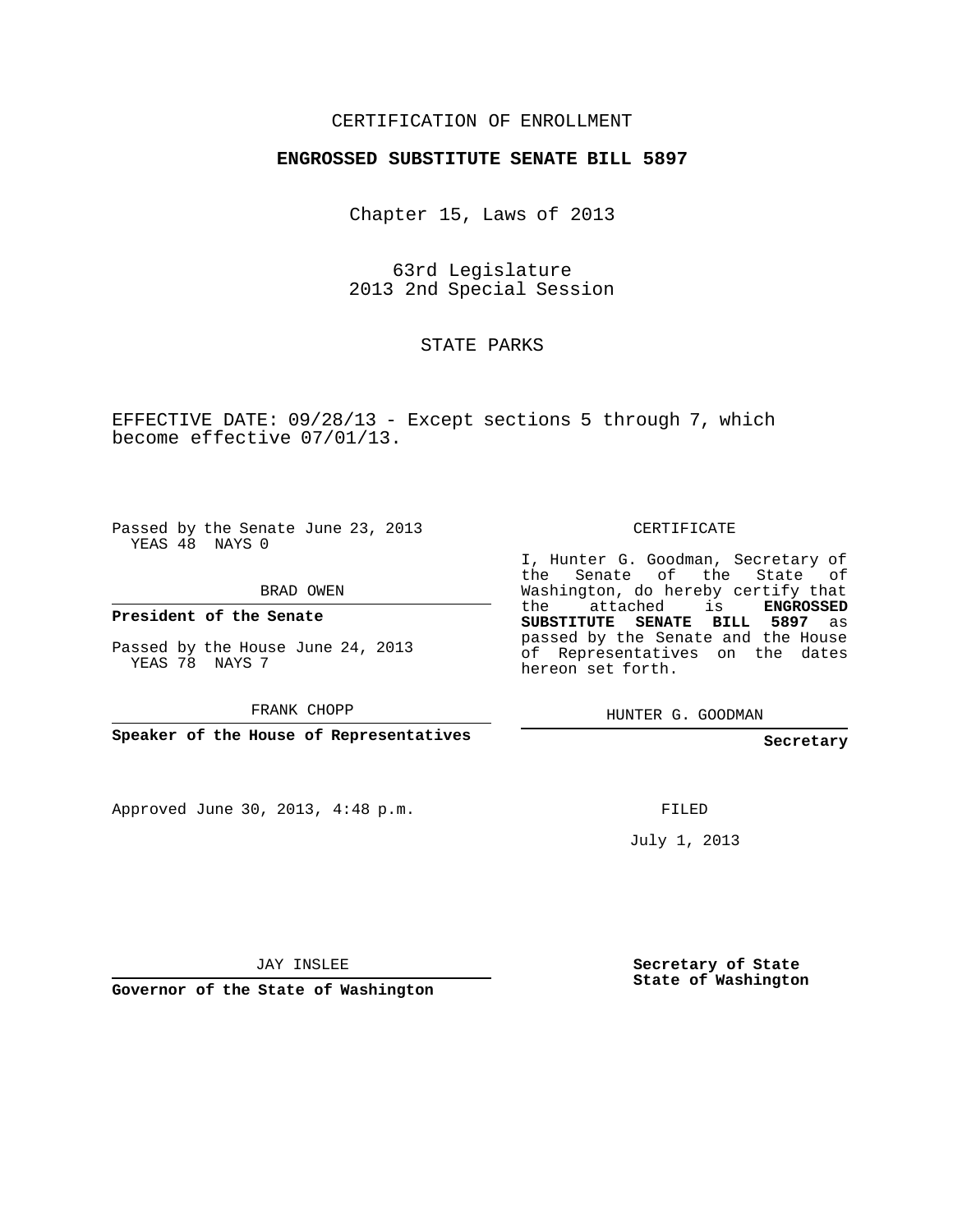## **ENGROSSED SUBSTITUTE SENATE BILL 5897** \_\_\_\_\_\_\_\_\_\_\_\_\_\_\_\_\_\_\_\_\_\_\_\_\_\_\_\_\_\_\_\_\_\_\_\_\_\_\_\_\_\_\_\_\_

\_\_\_\_\_\_\_\_\_\_\_\_\_\_\_\_\_\_\_\_\_\_\_\_\_\_\_\_\_\_\_\_\_\_\_\_\_\_\_\_\_\_\_\_\_

Passed Legislature - 2013 2nd Special Session

**State of Washington 63rd Legislature 2013 2nd Special Session By** Senate Ways & Means (originally sponsored by Senator Pearson) READ FIRST TIME 04/15/13.

 AN ACT Relating to state parks; amending RCW 79A.80.020, 79A.80.030, 79A.80.080, 82.19.040, 70.93.180, and 79A.05.215; adding a new section to chapter 79A.80 RCW; providing an effective date; providing an expiration date; and declaring an emergency.

5 BE IT ENACTED BY THE LEGISLATURE OF THE STATE OF WASHINGTON:

 6 **Sec. 1.** RCW 79A.80.020 and 2012 c 261 s 2 are each amended to read 7 as follows:

8 (1) Except as otherwise provided in ((RCW 79A.80.050, 79A.80.060, 9 and -79A.80.070)) this chapter, a discover pass is required for any 10 motor vehicle to:

11 (a) Park (( $e^+$ - $o^+$  $o^+$  $o^+$  $o^+$ )) at any recreation site or lands(( $\tau$ 12 except -for -short-term - parking - as - may - be - authorized - under - RCW 13 79A.80.070))<u>; or</u>

14 (b) Operate on any recreation site or lands.

15 (2) Except as provided in section 4 of this act, the cost of a discover pass is thirty dollars. Every four years the office of financial management must review the cost of the discover pass and, if necessary, recommend to the legislature an adjustment to the cost of the discover pass to account for inflation.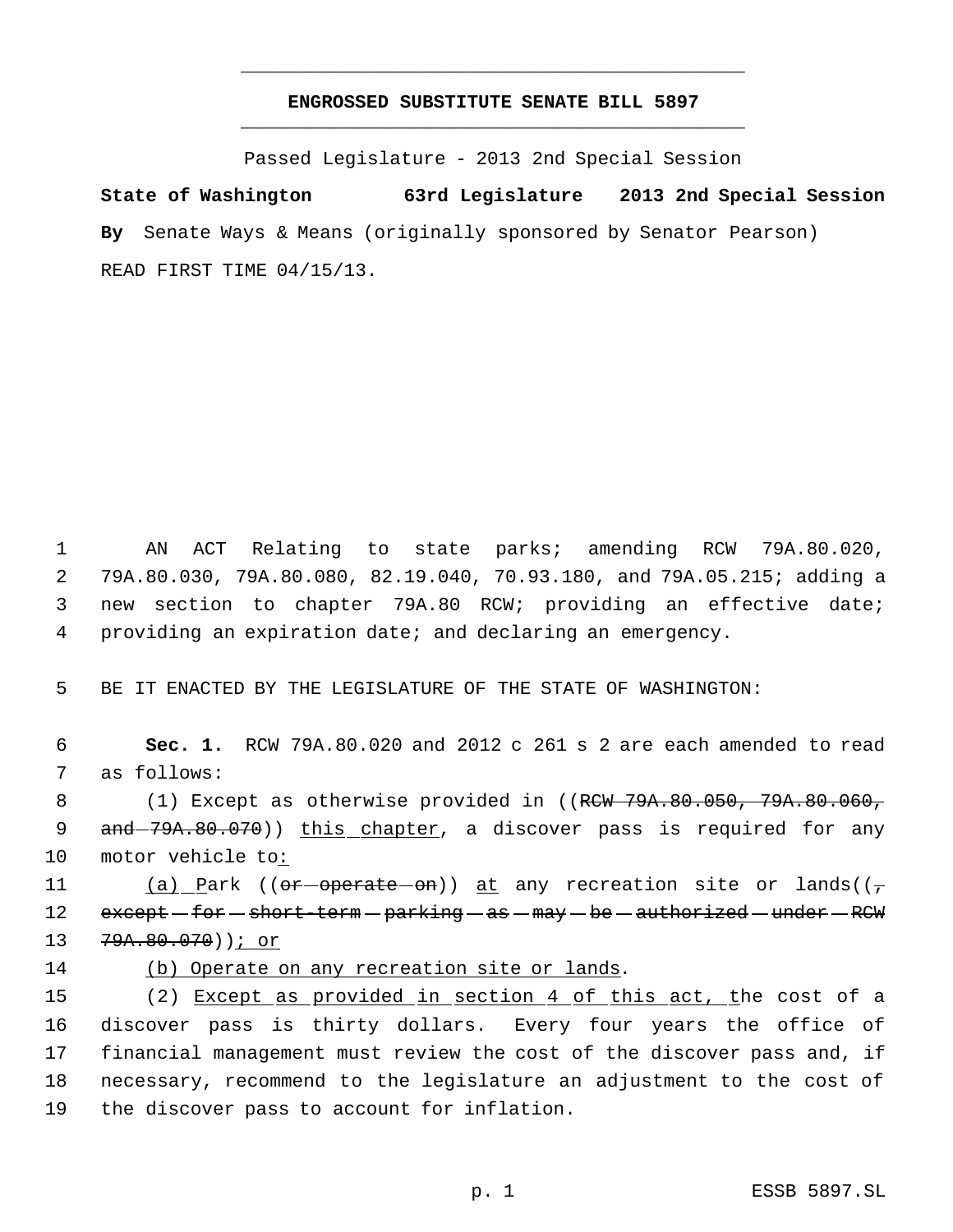(3) A discover pass is valid for one year beginning from the date that the discover pass is marked for activation. The activation date may differ from the purchase date pursuant to any policies developed by the agencies.

 (4) Sales of discover passes must be consistent with RCW 79A.80.100.

 (5) The discover pass must contain space for two motor vehicle license plate numbers. A discover pass is valid only for those vehicle license plate numbers written on the pass. However, the agencies may offer for sale a family discover pass that is fully transferable among vehicles and does not require the placement of a license plate number on the pass to be valid. The agencies must collectively set a price for the sale of a family discover pass that is no more than fifty dollars. A discover pass is valid only for use with one motor vehicle at any one time.

 (6) One complimentary discover pass must be provided to a volunteer who performed twenty-four hours of service on agency-sanctioned volunteer projects in a year. The agency must provide vouchers to volunteers identifying the number of volunteer hours they have provided for each project. The vouchers may be brought to an agency to be redeemed for a discover pass.

 **Sec. 2.** RCW 79A.80.030 and 2012 c 261 s 3 are each amended to read as follows:

 (1) A person may purchase a day-use permit to meet the requirements of RCW 79A.80.080. Except as provided in section 4 of this act, a day- use permit is ten dollars per day and must be available for purchase from each agency. A day-use permit is valid for one calendar day.

 (2) The agencies may provide short-term parking under RCW 79A.80.070 where a day-use permit is not required.

 (3) Every four years the office of financial management must review the cost of the day-use permit and, if necessary, recommend to the legislature an adjustment to the cost of the day-use permit to account for inflation.

 (4) Sales of day-use permits must be consistent with RCW 79A.80.100.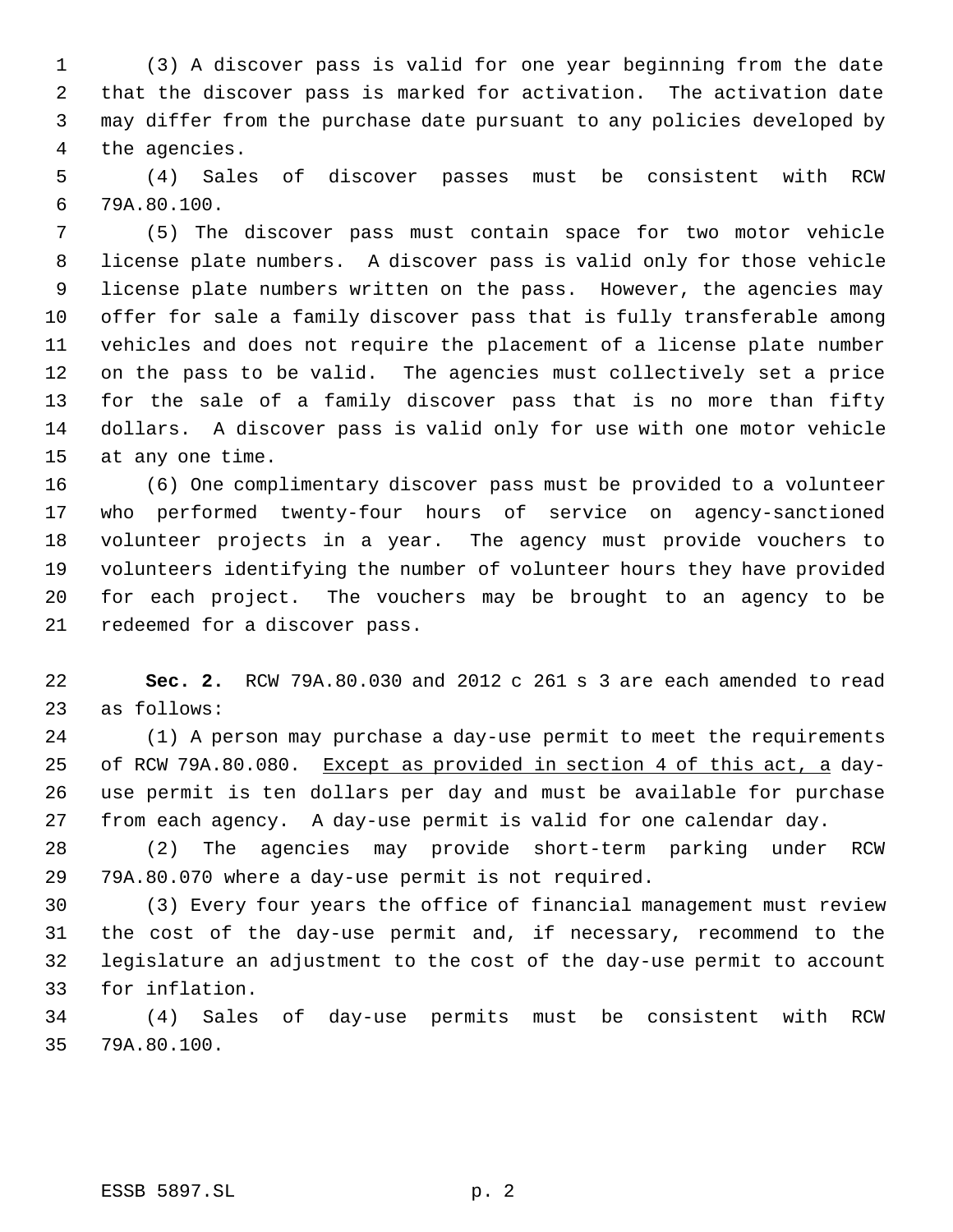**Sec. 3.** RCW 79A.80.080 and 2012 c 261 s 7 are each amended to read as follows:

 (1) A discover pass, vehicle access pass, or day-use permit must be visibly displayed in the front windshield, or otherwise in a prominent location for motor vehicles without a windshield, of any motor vehicle 6 ((or  $-$  otherwise  $-$  in  $-$  a  $-$  prominent  $-$  location  $-$  for  $-$  vehicles  $-$  without  $-$  a windshield)):

8 (a) Operating on  $((a))$  any recreation site or lands; or

9 (b) Parking at  $((a))$  any recreation site or lands.

 (2) The discover pass, the vehicle access pass, or the day-use permit is not required:

12 (a) On private lands, state-owned aquatic lands other than water access areas, or at agency offices, hatcheries, or other facilities 14 where public business is conducted( $(-$ 

15  $\left(3\right)$  -The discover pass, the vehicle access pass, or the day use 16 permit is not required for:

17  $\left(\frac{a}{b}\right)$ );

18 (b) For persons who use, possess, or enter lands owned or managed by the agencies for nonrecreational purposes consistent with a written authorization from the agency, including but not limited to leases, 21 contracts, and easements;  $(6r)$ 

  $(\frac{b}{b})$ ) (c) On department of fish and wildlife lands only, for persons possessing a current vehicle access pass pursuant to RCW 79A.80.040; or

 (d) When operating on a road managed by the department of natural 26 resources or the department of fish and wildlife, including a forest or 27 land management road, that is not blocked by a gate.

 $((+4))$   $(3)(a)$  An agency may waive the requirements of this section for any person who has secured the ability to access specific recreational land through the provision of monetary consideration to the agency or for any person attending an event or function that required the provision of monetary compensation to the agency.

 (b) Special events and group activities are core recreational activities and major public service opportunities within state parks. When waiving the requirements of this section for special events, the state parks and recreation commission must consider the direct and indirect costs and benefits to the state, local market rental rates,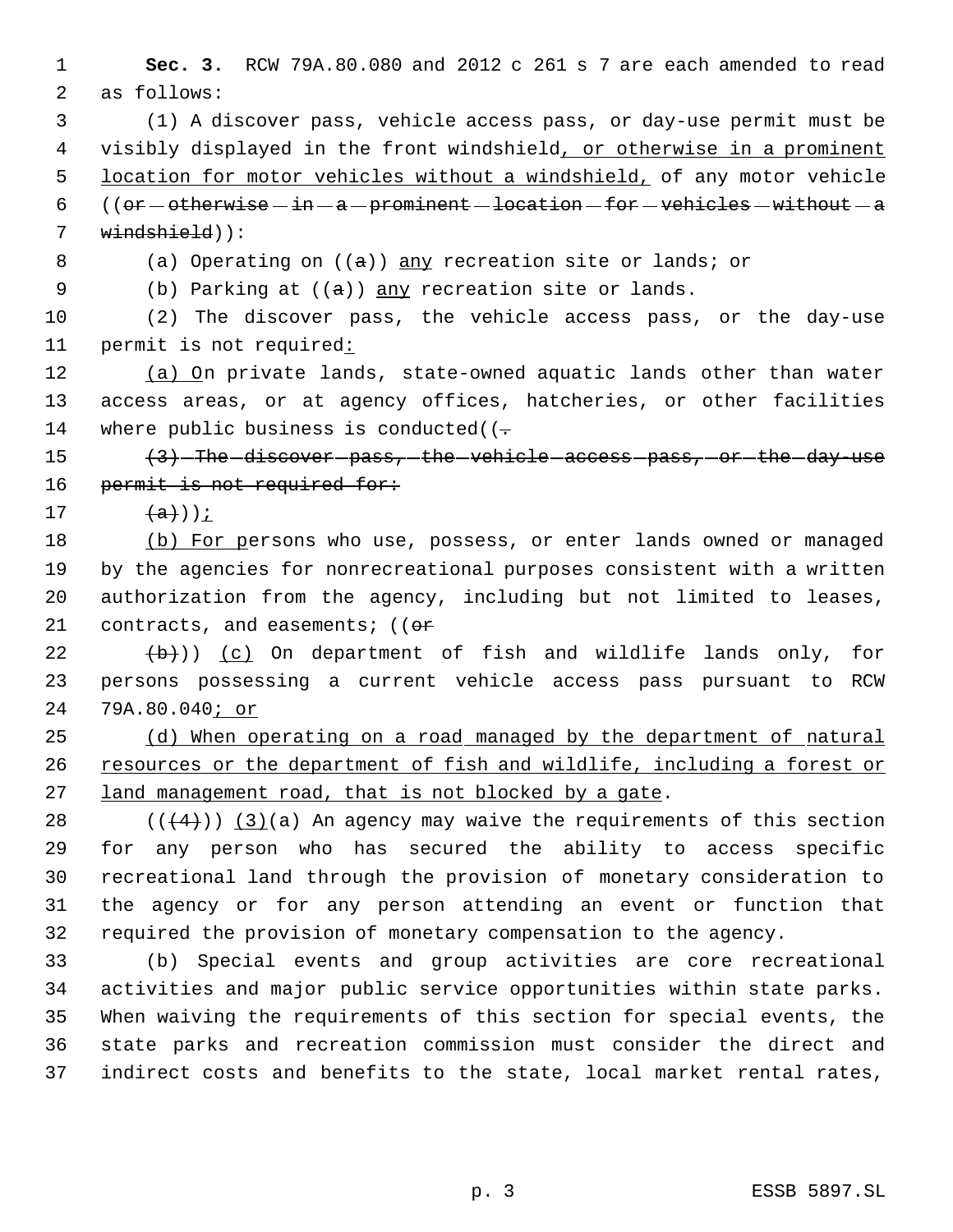the public service functions of the event sponsor, and other public interest factors when setting appropriate fees for each event or activity.

 (( $\overline{+5}$ )) (4) Failure to comply with subsection (1) of this section is a natural resource infraction under chapter 7.84 RCW. An agency is authorized to issue a notice of infraction to any person who fails to comply with subsection (1)(a) of this section or to any motor vehicle that fails to comply with subsection (1)(b) of this section.

 $((+6))$  (5) The penalty for failure to comply with the requirements of this section is ninety-nine dollars. This penalty must be reduced to fifty-nine dollars if an individual provides proof of purchase of a discover pass to the court within fifteen days after the issuance of the notice of violation.

 NEW SECTION. **Sec. 4.** A new section is added to chapter 79A.80 RCW to read as follows:

 (1) By mutual agreement, the agencies may sell discounted discover passes at a rate below that established under RCW 79A.80.020 or discounted day-use permits at a rate below that established under RCW 79A.80.030 for purposes of bulk sales to retailers, agency license and permit product bundling, and partnership opportunities to expand accessibility and visibility of the discover pass and recreational opportunities on agency-managed lands.

 (2) In exercising this authority, the agencies must prioritize opportunities for discounted sales that result in a net revenue gain.

 **Sec. 5.** RCW 82.19.040 and 2001 c 118 s 6 are each amended to read as follows:

 (1) To the extent applicable, all of the definitions of chapter 82.04 RCW and all of the provisions of chapter 82.32 RCW apply to the tax imposed in this chapter.

 (2) Taxes collected under this chapter shall be ((deposited in)) distributed as follows: (a) Five million dollars per fiscal year must be deposited in equal monthly amounts to the state parks renewal and 33 stewardship account under RCW 79A.05.215; and (b) the remainder to the waste reduction, recycling, and litter control account under RCW 70.93.180.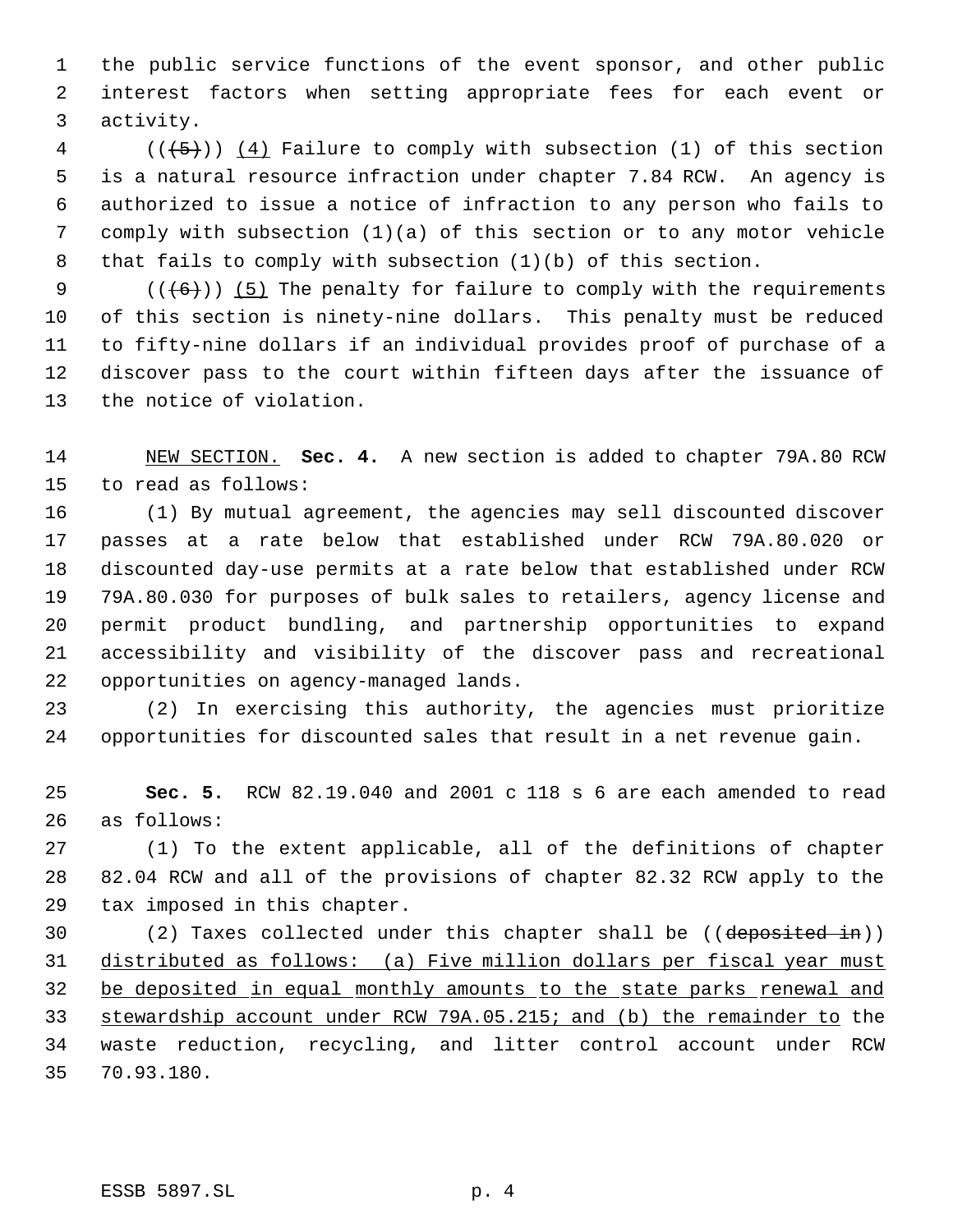**Sec. 6.** RCW 70.93.180 and 2011 1st sp.s. c 50 s 963 are each amended to read as follows:

 (1) There is hereby created an account within the state treasury to be known as the "waste reduction, recycling, and litter control account". Moneys in the account may be spent only after appropriation. Expenditures from the waste reduction, recycling, and litter control account shall be used as follows:

 (a) Fifty percent to the department of ecology, for use by the departments of ecology, natural resources, revenue, transportation, and corrections, and the parks and recreation commission, for use in litter collection programs, to be distributed under RCW 70.93.220. The amount to the department of ecology shall also be used for a central coordination function for litter control efforts statewide, for the biennial litter survey under RCW 70.93.200(8), and for statewide public awareness programs under RCW 70.93.200(7). The amount to the department shall also be used to defray the costs of administering the funding, coordination, and oversight of local government programs for waste reduction, litter control, and recycling, so that local governments can apply one hundred percent of their funding to achieving program goals. The amount to the department of revenue shall be used to enforce compliance with the litter tax imposed in chapter 82.19 RCW;

 (b) Twenty percent to the department for local government funding programs for waste reduction, litter control, and recycling activities by cities and counties under RCW 70.93.250, to be administered by the department of ecology; and

 (c) Thirty percent to the department of ecology for waste reduction and recycling efforts.

28 (2) All ((taxes imposed in RCW 82.19.010)) moneys directed to the 29 waste reduction, recycling, and litter control account under RCW 30 82.19.040 and fines and bail forfeitures collected or received pursuant 31 to this chapter shall be deposited in the ((waste reduction, recycling, 32 and litter control)) account and used for the programs under subsection (1) of this section.

 (3) Not less than five percent and no more than ten percent of the amount appropriated into the waste reduction, recycling, and litter control account every biennium shall be reserved for capital needs, including the purchase of vehicles for transporting crews and for collecting litter and solid waste. Capital funds shall be distributed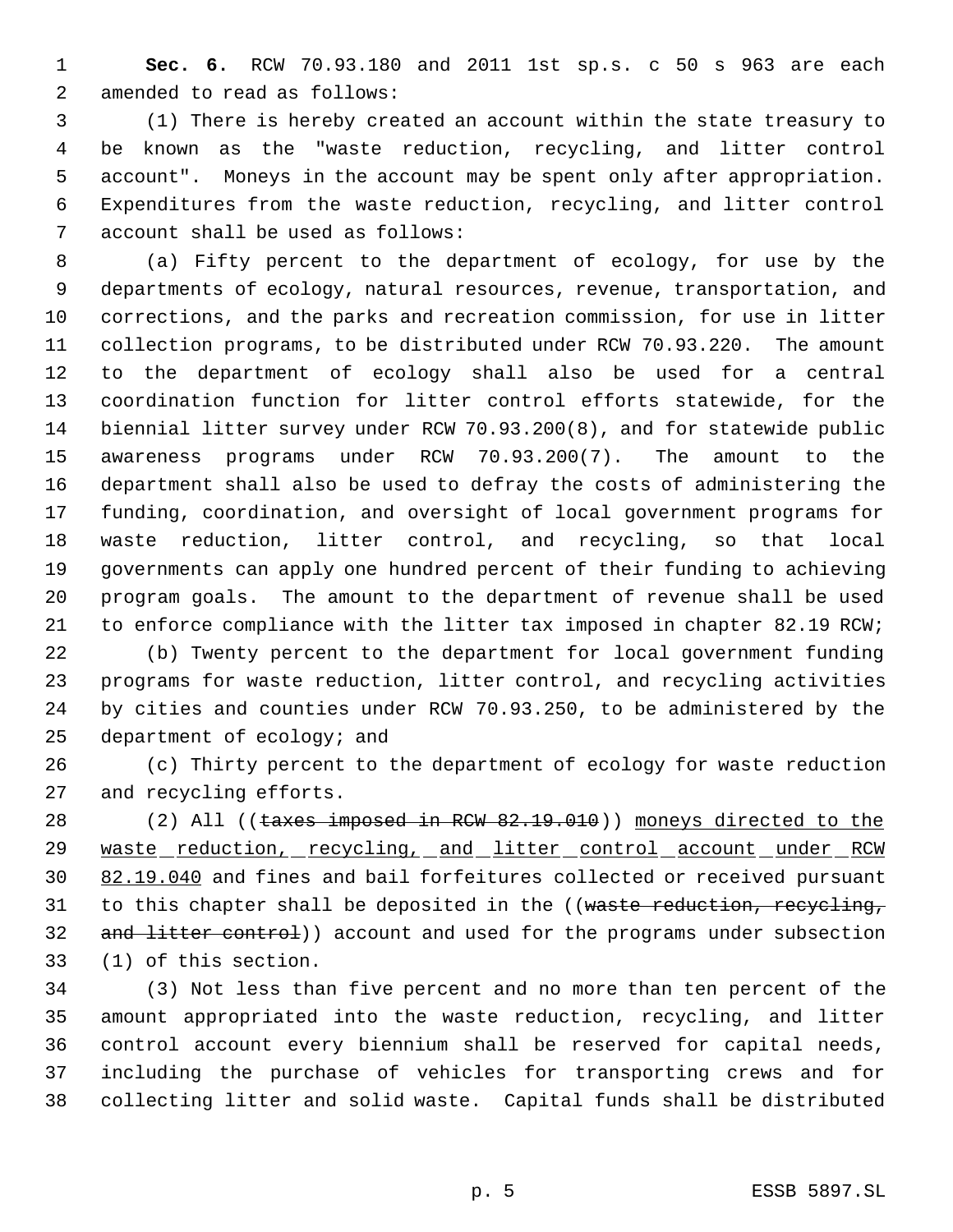among state agencies and local governments according to the same criteria provided in RCW 70.93.220 for the remainder of the funds, so that the most effective waste reduction, litter control, and recycling programs receive the most funding. The intent of this subsection is to provide funds for the purchase of equipment that will enable the department to account for the greatest return on investment in terms of reaching a zero litter goal.

 $($   $($   $($   $\{$   $\}$   $)$  -During the  $-2009$   $-2011$   $-$  fiscal  $-$  biennium,  $-$  the  $-$  legislature  $-$  may 9 transfer - from - the - waste - reduction, - recycling, - and - litter - control 10 account to the state general fund such amounts as reflect the excess fund balance of the account. Additionally, during the 2009-2011 fiscal 12 biennium, subsection  $(1)(a)$ ,  $(b)$ , and  $(c)$  of this section is suspended. 13 (5) During - the - 2011-2013 - fiscal - biennium, - the - legislature - may 14 transfer-from-the-waste-reduction, recycling, and litter-control account to the state general fund such amounts as reflect the excess 16 fund balance of the account. Additionally, during the 2011-2013 fiscal 17 biennium,  $-$  subsection  $-$  (1)(a),  $-$  (b),  $-$  and  $-$  (c)  $-$  of  $-$  this  $-$  section  $-$  is

18 suspended.))

 **Sec. 7.** RCW 79A.05.215 and 2011 c 320 s 22 are each amended to read as follows:

 The state parks renewal and stewardship account is created in the state treasury. Except as otherwise provided in this chapter, all receipts from user fees, concessions, leases, donations collected under RCW 46.16A.090(3), and other state park-based activities shall be deposited into the account. The proceeds from the recreation access 26 pass account created in RCW 79A.80.090 ((must)) and amounts received 27 under RCW 82.19.040 may only be used for the purpose of operating and maintaining state parks. Expenditures from the account may be used for operating state parks, developing and renovating park facilities, undertaking deferred maintenance, enhancing park stewardship, and other state park purposes. Expenditures from the account may be made only after appropriation by the legislature.

 NEW SECTION. **Sec. 8.** Sections 5 through 7 of this act expire June 30, 2017.